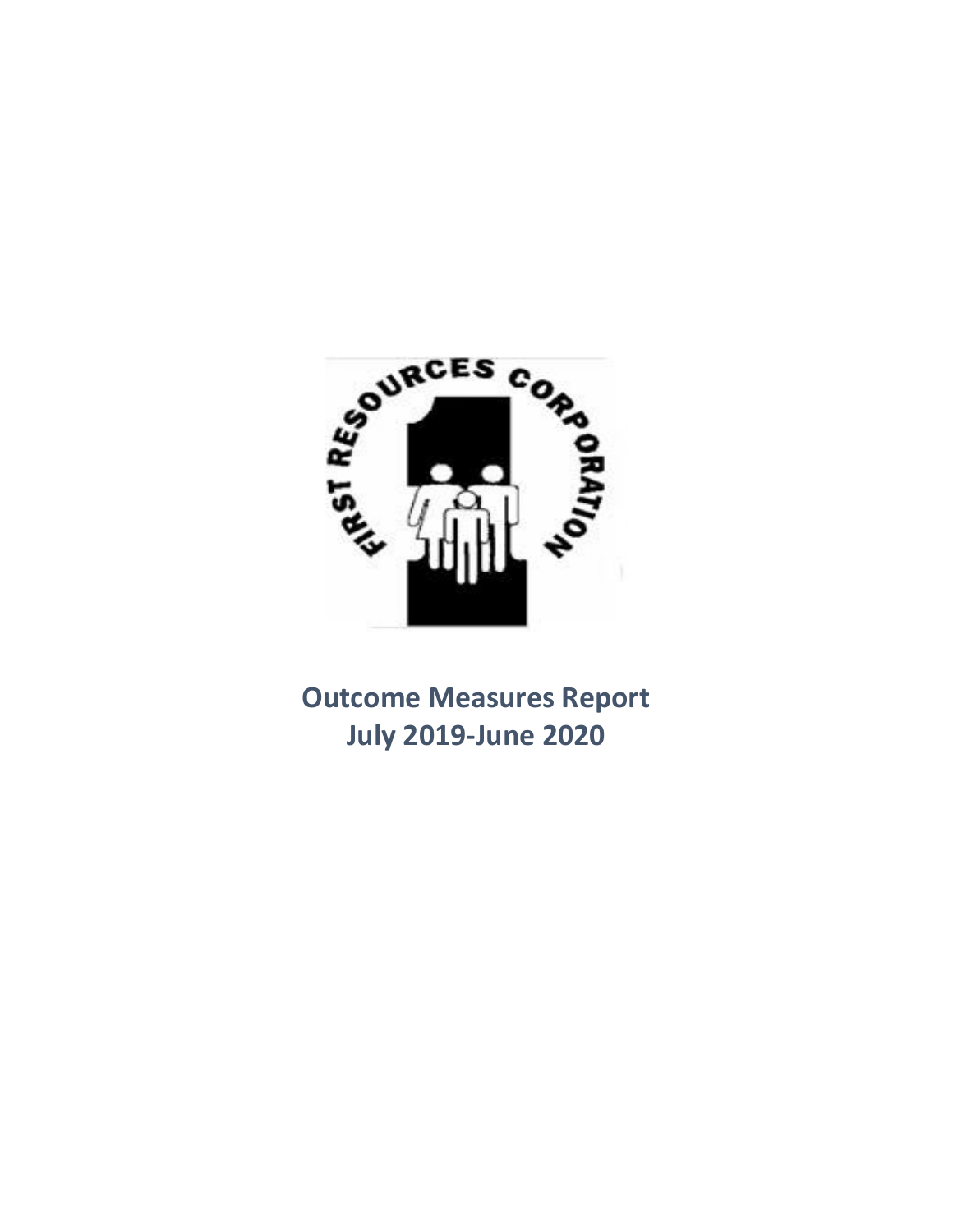# **Our Mission, Vision and Values**

**Our Mission:** First Resources Corporation provides community-based programs with integrity and respect that inspire home and contribute to the well-being of the people we serve.

**Our Vision:** First Resources Corporation exists to provide quality services for people based upon their individualized needs and desires. First Resources Corporation exists within communities to enhance the abilities of those served and to be productive participating member of their families and of their communities.

## **Our Core Values:**

- Service Excellence
- Open Communication
- Constant Respect
- Professional Development
- Innovation

# **Our Services**

**Disability Services:** These services are provided to people who have an intellectual disability or a brain injury. The services provide opportunities for growth, maintenance of skills, and the choice to live or work where and with whom they choose. Services include:

- Hourly Supported Community Living
- Daily Supported Community Living
- Individual or Group Respite
- Adult Day Habilitation
- Job Discovery
- Job Development
- Job Coaching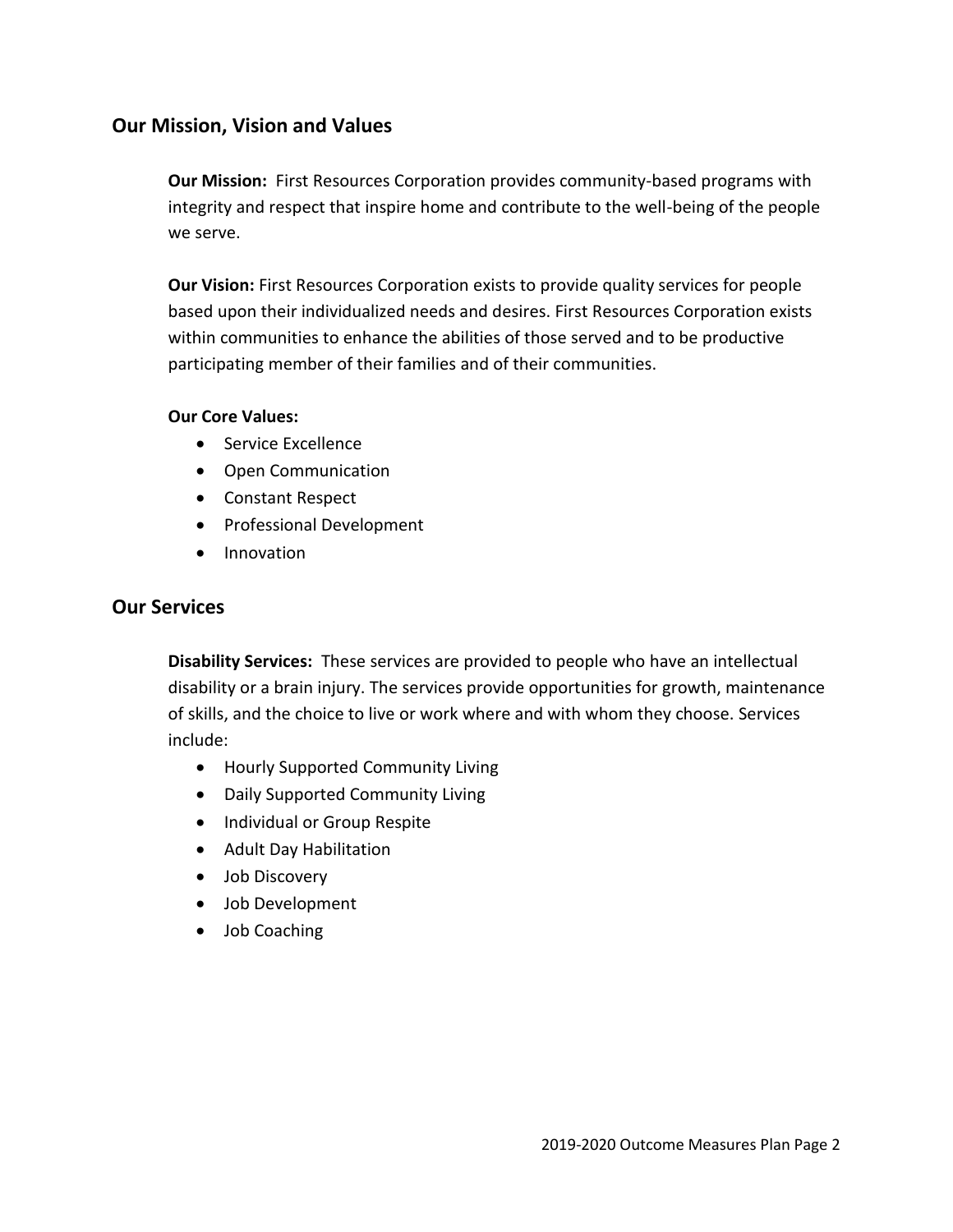**Community Based Mental Health Services:** These services are provided to people who have a mental health diagnosis. The services provide opportunities for growth, maintenance of skills, and the choice to live where and with whom they choose. Services include:

- Home Based Habilitation
- Community Support Services
- Consumer Directed Attendant Care
- Behavioral Health Intervention Supports (BHIS)
- Mental Health Drop In Centers
- Gender Specific Life Skills (GSLS)
- Family, Safety, Risk, Permanency Services (FSRP)

**Behavioral Health Services**: These services address mental health needs and substance abuse treatment needs for both children and adults. Services include:

- Mental Health Therapy
- Inpatient Substance Abuse Treatment
- Outpatient Substance Abuse Treatment

**Purpose of Outcome Measures:** Outcome Measures provide a means for First Resources Corp to assess the effect of the services provided and to assess the quality of supports against state standards and /or agency goals. Outcome Measures are often defined in terms of effectiveness, efficiency, satisfaction and service access of each service arena.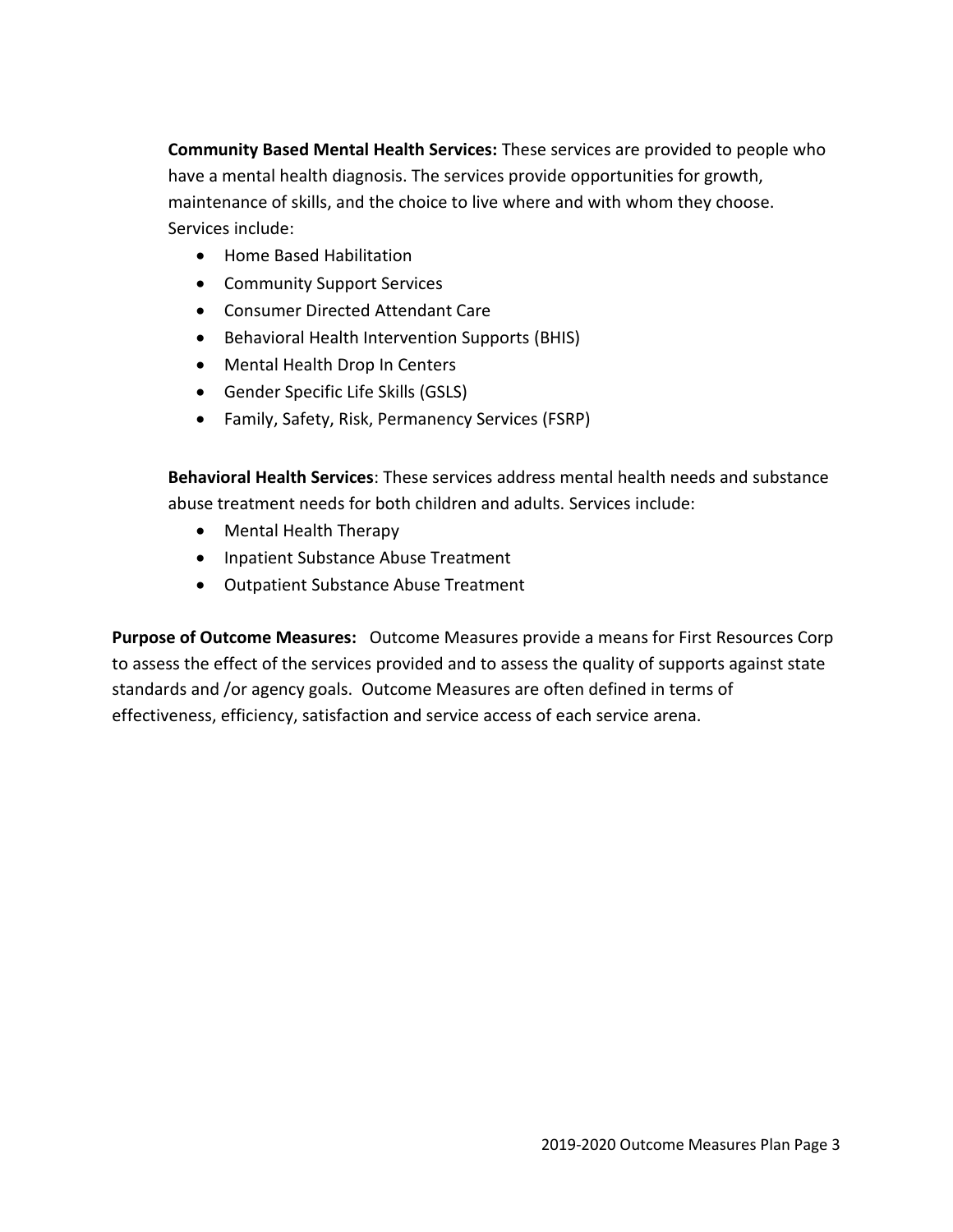# **Behavioral Health Services Outcome Measures July 2019-2020**

## **Individual Records**

Each individual has a file designed to share information relevant to the individual served and to meet regulatory compliance. Routine audits are completed to assess the percentage of accuracy with these requirements.

**Goal:** First Resources programmatic files will be at least 90% compliant with regulatory standards.

**Findings:**

|                    | <b>Quarter 1</b> | <b>Quarter 2</b> | <b>Quarter 3</b> | <b>Quarter 4</b> |
|--------------------|------------------|------------------|------------------|------------------|
|                    | July -Sept 2019  | Oct - Dec 2019   | Jan - Mar 2020   | April- June 2020 |
| <b>Hope House</b>  | 48%              | No records       | 51%              | 50%              |
| <b>Residential</b> |                  | reviewed         |                  |                  |
| <b>Treatment</b>   |                  |                  |                  |                  |
| Oak Meadow         | 52%              | 60%              | 42%              | 56%              |
| <b>Residential</b> |                  |                  |                  |                  |
| <b>Treatment</b>   |                  |                  |                  |                  |
| <b>Outpatient</b>  | Compiled as      | Compiled as      | Compiled as      | 30%              |
| <b>Services</b>    | annual #         | annual #         | annual #         |                  |
|                    |                  |                  |                  |                  |

**Interpretation of Findings:** Overall data was not tracked consistently in the 3 programs. There were several changes in supervisory personnel who were responsible to collect the data. This led to training new staff to fulfill the duties.

# **Satisfaction Surveys**

Usage of most behavioral health supports is often one to six months. Staff select a few days each month to randomly assess the satisfaction of current recipients.

**Goal:** First Resources will have 80% or better client satisfaction

#### **Findings:**

| Program                          | <b>Satisfaction Results</b> |
|----------------------------------|-----------------------------|
| Outpatient Treatment             | 97.4%                       |
|                                  |                             |
| Oak Meadow Residential Treatment | 91.7%                       |
| Hope House Residential Treatment | 84.6%                       |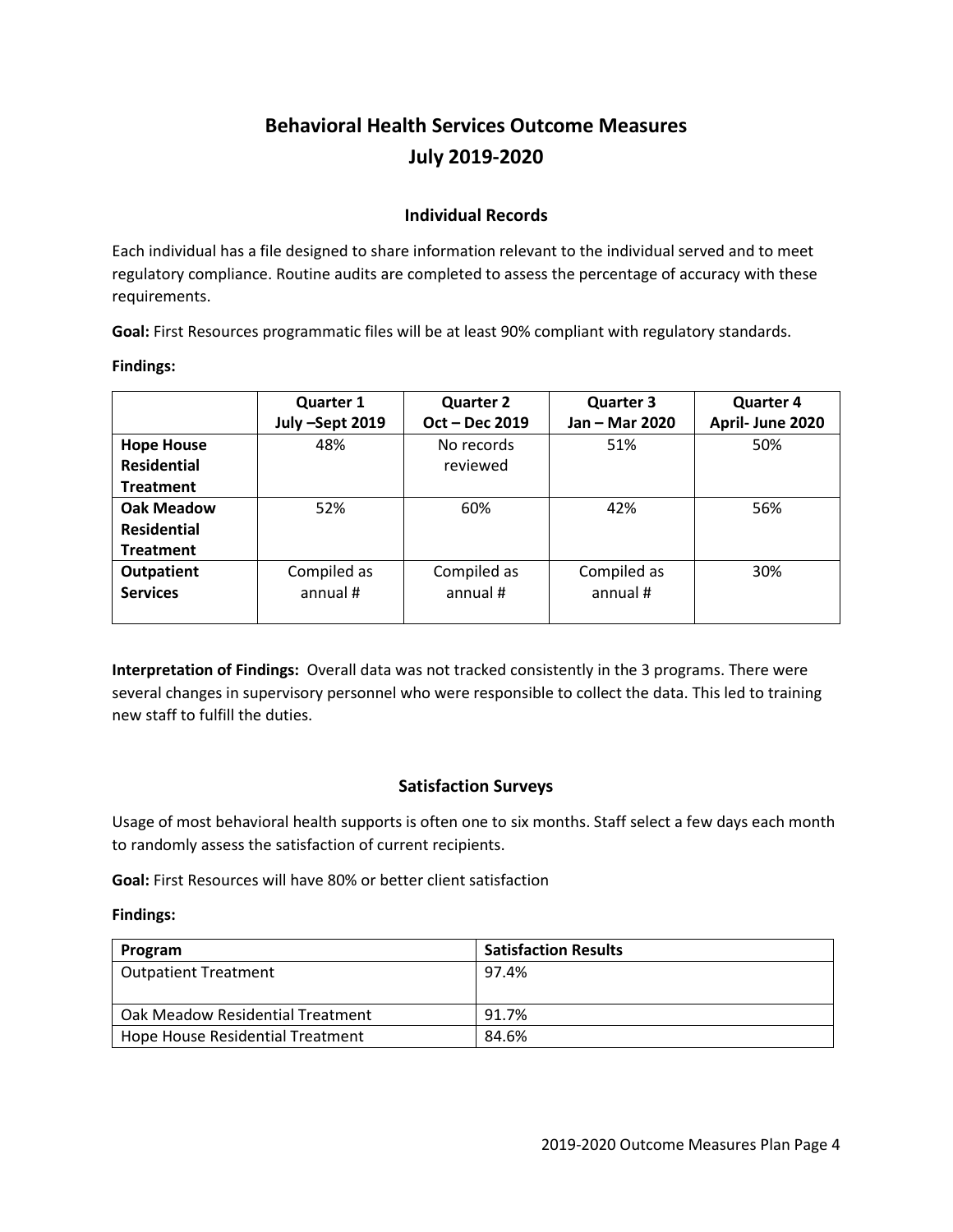**Interpretation of Findings:** First Resources met its goals for all 3 programs. The agency would like to find a different means to collect the data as it is possible that clients may feel pressured to answer positively when handed a survey to complete that day and return to staff.

# **Parent Child Relationship Inventory (PCRI)**

This is an evidenced based practice that assesses the improvement of parent to child relationships. This information is often used by the Iowa Department of Human Services regarding parent custody and reunification cases. The PRSI is used at Hope House Residential Treatment where parents can receive substance abuse treatment while developing their parenting skills/relationships.

**Goal:** 90% of the parents at Hope House will increase in their parenting skills from the pre to post PCRI tests.

#### **Findings:**

| <b>Quarter 1</b> | <b>Quarter 2</b> | Quarter 3      | Quarter 4        |
|------------------|------------------|----------------|------------------|
| July –Sept 2019  | Oct – Dec 2019   | Jan – Mar 2020 | April- June 2020 |
| 67%              | 60%              | 20%            | 58%              |

**Interpretation of Findings:** The agency did not meet its goal for any quarter. In Quarter 3, the transition of responsible staff and small sample size skewed the numbers. The agency will consider a lower goal for the next year.

# **Successful Substance Abuse Discharge Rates**

It can be difficult to overcome addiction of drugs. First Resources wants to provide quality services to help minimize the recidivism rate. First Resources wants to ensure that our successful discharge rate is equal to or better than the State of Iowa average.

**Goal:** Recipients of First Resources will have a successful discharge that matches or exceeds the state average of 60%

## **Findings:**

|                   | <b>Quarter 1</b><br>July -Sept | <b>Quarter 2</b><br>Oct – Dec 2019 | <b>Quarter 3</b><br>Jan – Mar | <b>Quarter 4</b><br><b>April-June</b> | Annualized |
|-------------------|--------------------------------|------------------------------------|-------------------------------|---------------------------------------|------------|
|                   | 2019                           |                                    | 2020                          | 2020                                  |            |
| Oak Meadow        | 56%                            | 69%                                | 44%                           | 61%                                   | 57.5%      |
| <b>Hope House</b> | 57%                            | 61%                                | 62%                           | 45%                                   | 56.25%     |
| <b>Outpatient</b> | 81%                            | 58%                                | 65%                           | 51%                                   | 63.75%     |

**Interpretation of Findings:** Each program had some quarters where the successful discharge rate met or exceeded the state average as well as some quarters where the First Resource rate was below the average. Annualized the Outpatient discharge rate met the goal while the residential treatment programs did not.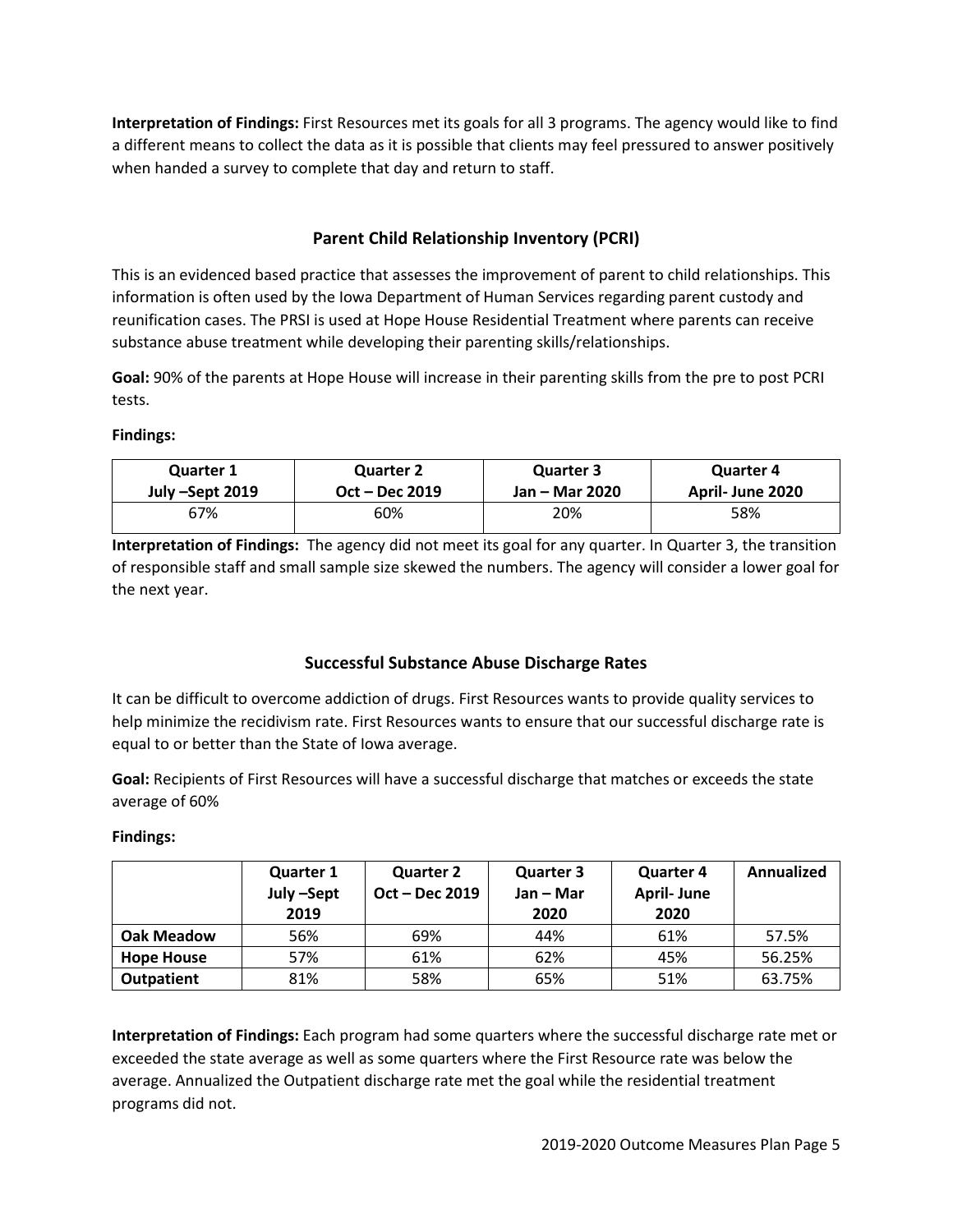# **Community Based Mental Health Outcome Measures July 2019-2020**

## **Individual Records**

Each individual has a file designed to share information relevant to the individual served and to meet regulatory compliance. Routine audits are completed to assess the percentage of accuracy with these requirements.

**Goal:** Files will be at least 90% in compliance with licensure expectations.

#### **Findings:**

|                     | <b>Quarter 1</b>            | <b>Quarter 2</b>            | <b>Quarter 3</b>            | <b>Quarter 4</b>      |
|---------------------|-----------------------------|-----------------------------|-----------------------------|-----------------------|
|                     | July -Sept 2019             | Oct - Dec 2019              | Jan - Mar 2020              | April- June 2020      |
| <b>BHIS</b>         | Info not available          | 100%                        | 81.87%                      | 94.56%                |
| <b>FSRP</b>         | 93.10%                      | 94.85                       | 93.05%                      | 93.29%                |
| <b>Habilitation</b> | See 4 <sup>th</sup> Quarter | See 4 <sup>th</sup> Quarter | See 4 <sup>th</sup> Quarter | Annual # of<br>61.91% |

#### **Interpretation of Findings:**

- BHIS There was a change in supervisors/auditors in Quarter 3 which may explain some of the difference in scores.
- FSRP Goal met each quarter.
- Habilitation Data difficult to sort by quarter so number was annualized. Goal met. Many different people compiled the files/reviews. Files ranked for 11% compliant to upper 90%.

## **Satisfaction Surveys**

Often BHIS and Habilitation services are used for shorter periods of time. Due to this satisfaction is assessed quarterly.

**Goal:** First Resource habilitation recipients will be satisfied with services at least 80% of the time.

#### **Findings:**

| Program      | <b>Satisfaction Results</b> |
|--------------|-----------------------------|
| <b>BHIS</b>  | Info not available          |
| Habilitation | 83%                         |

**Interpretation of Findings:** Goal was met for habilitation. With BHIS there was a change in supervisor /director throughout the year and it appears as though only discharge data was collected.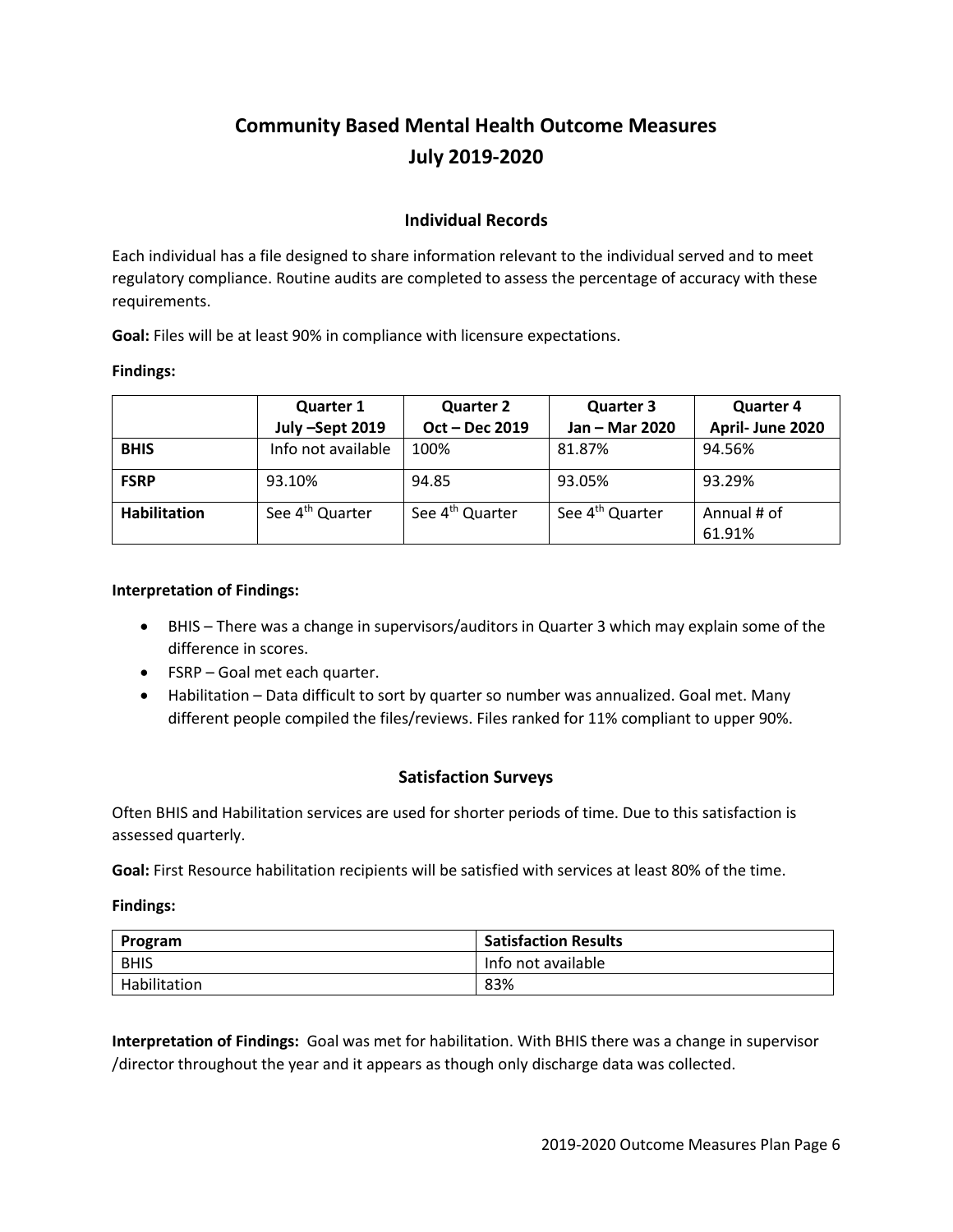#### **FSRP Face to Face Supports**

**Goal:** Family, Safety, Risk and Permanency (FSRP) services will be provided face to face with the child at least 90% of the time.

#### **Findings:**

| <b>Quarter 1</b> | <b>Quarter 2</b> | Quarter 3      | Quarter 4            |
|------------------|------------------|----------------|----------------------|
| July –Sept 2019  | Oct – Dec 2019   | Jan – Mar 2020 | <b>Apr-June 2020</b> |
| 93.52%           | 92.64%           | 94.95%         | 93.81%               |

**Interpretation of Findings:** Goal met each quarter.

#### **Habilitation - Physical Health**

**Goal:** 70% of Habilitation clients will have an annual physical.

**Results:** 56% of clients completed an annual physical

**Interpretation of Findings:** Goal not met. Staff will continue to encourage annual health screenings but acknowledge that it is a personal choice for the client.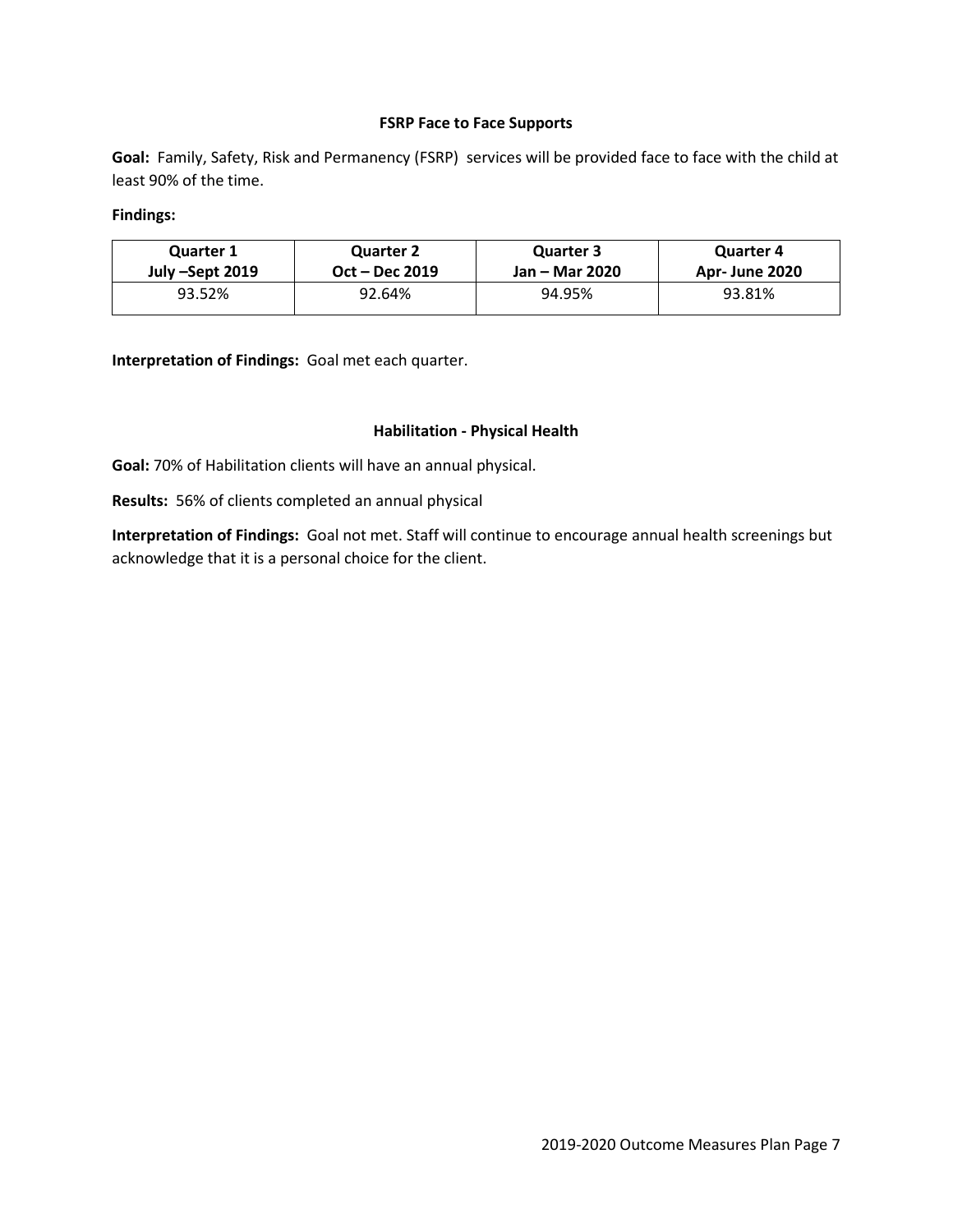# **Disability Services Outcome Measures July 2019-2020**

### **Record Documentation**

Documentation of the services provided is of utmost importance. The documentation ensures the individual gets the supports that he/she needs as well as justifies the payments to First Resources. First Resources audits 25% of SCL, ADH, Respite, SE, and CDAC logs to ensure quality documentation.

**Goal 1:** 90% of notes will be considered "good quality" and not need improvement.

**Goal 2:** 100% of notes will be considered a "billable" note.

#### **Our Findings:**

|                                      | <b>Number of Notes</b><br><b>Reviewed</b> | <b>Good Quality Notes</b> | <b>Billable Notes</b> |
|--------------------------------------|-------------------------------------------|---------------------------|-----------------------|
| <b>Quarter 1</b><br>July-Sept 2019   | 1405                                      | 79%                       | 98.6%                 |
| <b>Quarter 2</b><br>Oct - Dec 2019   | 1446                                      | 85%                       | 100%                  |
| <b>Quarter 3</b><br>Jan - Mar 2020   | 1446                                      | 85%                       | 99.03%                |
| <b>Quarter 4</b><br>April- June 2020 | 1455                                      | 82%                       | 98.9%                 |

**Goal 3:** Files will be at least 90% in compliance with licensure expectations.

#### **Our Findings:**

| <b>Quarter 1</b> | <b>Quarter 2</b> | <b>Quarter 3</b> | <b>Quarter 4</b> |
|------------------|------------------|------------------|------------------|
| July –Sept 2019  | Oct – Dec 2019   | Jan – Mar 2020   | April- June 2020 |
| 68.82%           | 89.02%           | 70.37%           | 80.86%           |

**Interpretation of Findings:** Overall quality notes and files are not meeting he initial threshold of 90%. The agency has identified that there is not a full circle loop to ensure that this feedback is given to all staff and corrections have been made.

## **Satisfaction Surveys**

Satisfaction surveys are completed at annual planning meetings.

**Goal:** Satisfaction will average 3.3 or above. (on a 1-4 point scale)

#### **Findings:**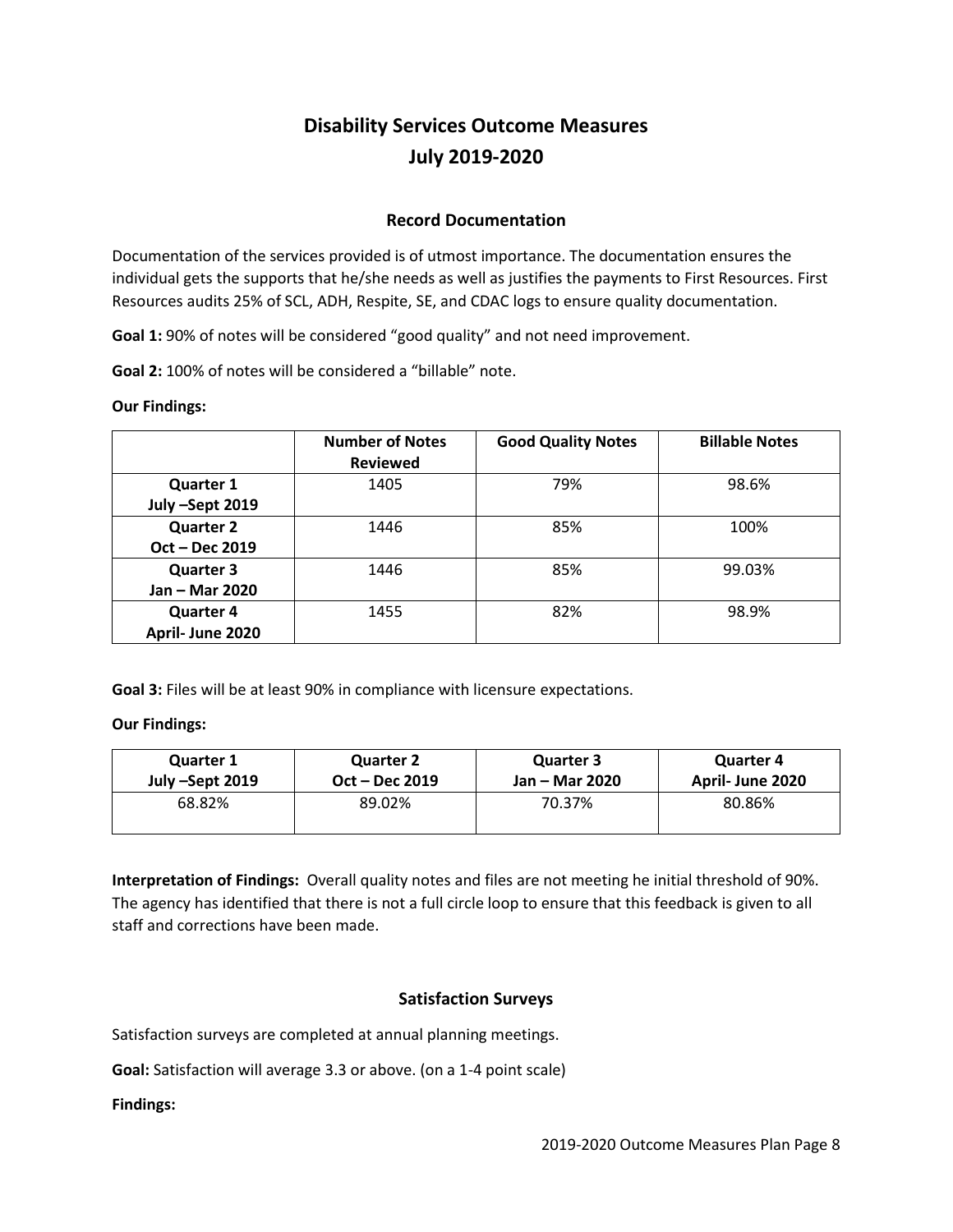| <b>Residential individual</b><br><b>Residential Family</b> |      | <b>SE Individual</b> | <b>Employer</b> |  |
|------------------------------------------------------------|------|----------------------|-----------------|--|
| 3.66                                                       | 3.66 |                      | No info         |  |

#### **Interpretation of Findings:** Goals met

## **Major Incident Report Summary**

|                                      | <b>Abuse Reports</b> | <b>Mental Health</b> | Law<br><b>Enforcement</b> | <b>Missing</b><br>Person | Personal<br><b>Injury or</b><br>Hospital |
|--------------------------------------|----------------------|----------------------|---------------------------|--------------------------|------------------------------------------|
| <b>Quarter 1</b><br>July-Sept 2019   | 0                    |                      |                           | 0                        |                                          |
| <b>Quarter 2</b><br>Oct - Dec 2019   | 0                    | 0                    | 3                         | 0                        |                                          |
| <b>Quarter 3</b><br>Jan - Mar 2020   | 0                    |                      | 0                         | 0                        |                                          |
| <b>Quarter 4</b><br>April- June 2020 | 0                    | 0                    | 0                         | O                        |                                          |

### **Minor Incident Report Summary**

|                   | <b>First Aide</b> | <b>CPR</b> | Falls/Injury | <b>Behavior</b> | <b>Med Error</b> | <b>Hitting</b> |
|-------------------|-------------------|------------|--------------|-----------------|------------------|----------------|
| <b>Quarter 1</b>  | 11                | 0          | 33           |                 | 11               | 0              |
| July-Sept         |                   |            |              |                 |                  |                |
| 2019              |                   |            |              |                 |                  |                |
| <b>Quarter 2</b>  | 3                 | 0          | 18           | 0               | 21               | 3              |
| $Oct - Dec$       |                   |            |              |                 |                  |                |
| 2019              |                   |            |              |                 |                  |                |
| <b>Quarter 3</b>  | 8                 | $\Omega$   | 19           | 1               | 17               | $\Omega$       |
| $Jan - Mar$       |                   |            |              |                 |                  |                |
| 2020              |                   |            |              |                 |                  |                |
| <b>Quarter 4</b>  | 10                | $\Omega$   | 30           | 0               | 22               | 0              |
| <b>April-June</b> |                   |            |              |                 |                  |                |
| 2020              |                   |            |              |                 |                  |                |

#### **Interpretation of Findings:**

- Falls and Injuries this has varied by quarter and by changes in individuals' needs. The teams work with each individual to assess trends and adjust supports. First Resources' insurance company also assists with risk mitigation options. One individual was referred to a nursing home in April due to increase in falls/injuries.
- Medication Errors have seen an increase throughout the year. Training has been completed with staff to help mitigate errors.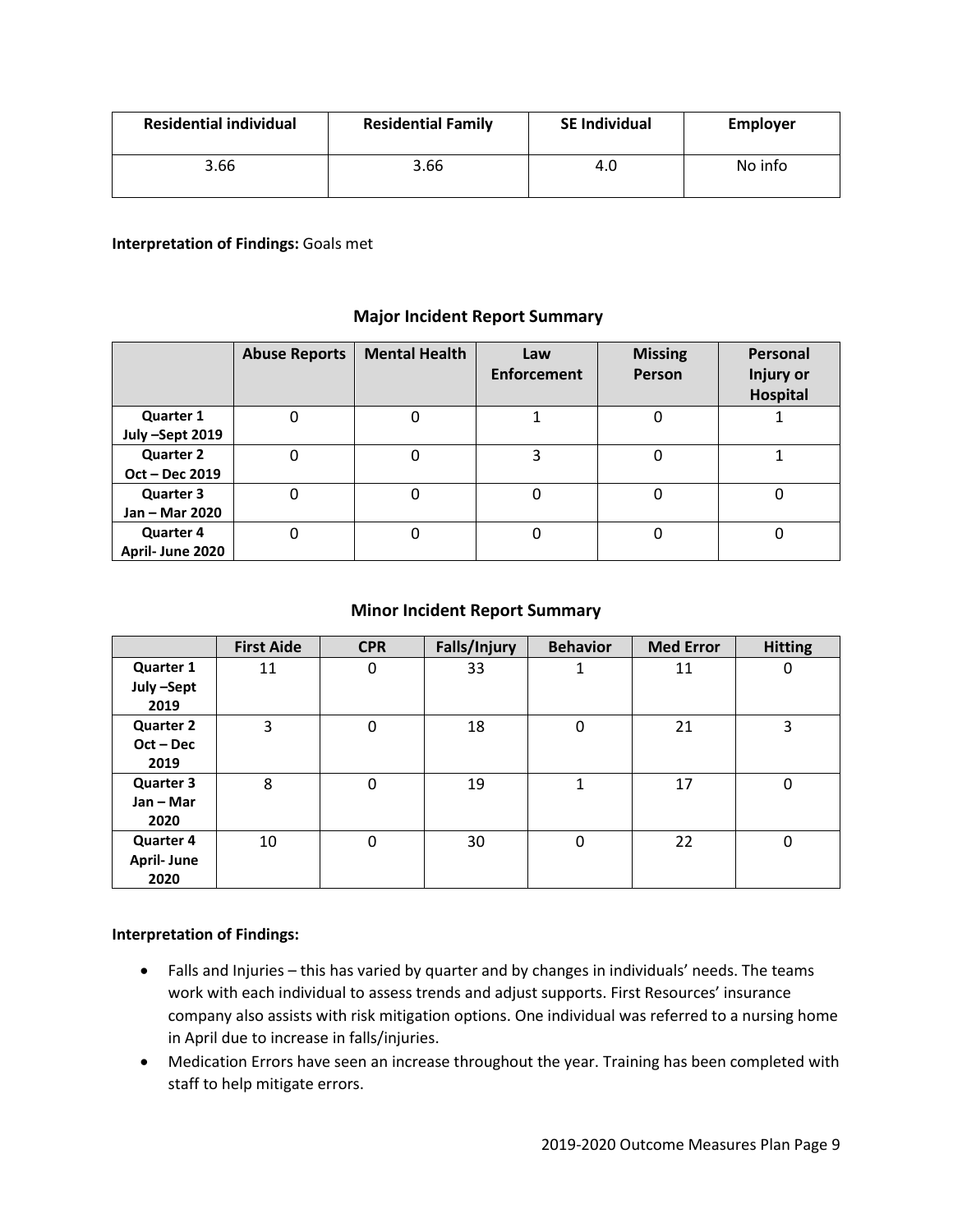- Only having 1 incident of behavioral or hitting episodes that staff have done well at helping individuals deal with anxiety and stressors.
- There were no needs for CPR to be administered. First Resources continues to ensure staff are trained/prepared for when this may be needed.

## **Supported Employment Outcome**

Supported Employment Services are designed to help individuals to explore various job opportunities, learn work skills and maintain the job(s) of their choosing. First Resources wants to increase the number of individuals working independently within the community and minimize supports as appropriate.

**Goal 1:** Assist 8 people to find new jobs.

**Findings:**

| <b>Quarter 1</b> | <b>Quarter 2</b> |            | <b>Quarter 4</b> |  |
|------------------|------------------|------------|------------------|--|
| July –Sept 2019  | Oct – Dec 2019   |            | April- June 2020 |  |
| 2 new jobs       | 3 new jobs       | 2 new jobs | 8 new jobs       |  |

**Goal 2:** Decrease dependence upon job coaching supports.

**Findings:** As of June 2020, First Resources supports 37 people with job coaching supports. First Resources has been able to assist 5 people to successfully end job coaching supports.

**Interpretation of Findings:** First Resources has successfully met both Supported Employment goals.

#### **Community Integration (ADH) Outcome**

**Goal :** While attending Adult Day Habilitation Services, individuals will participate in at least 12 community integrated activities per quarter (4 per month).

**Findings:** Due to changes made within the Vision Works data base, the information was lost and could not be retrieved. The agency does plan more than 4 community integrated activities per month but each person's attendance varies.

**Interpretation of Findings:** Inconclusive.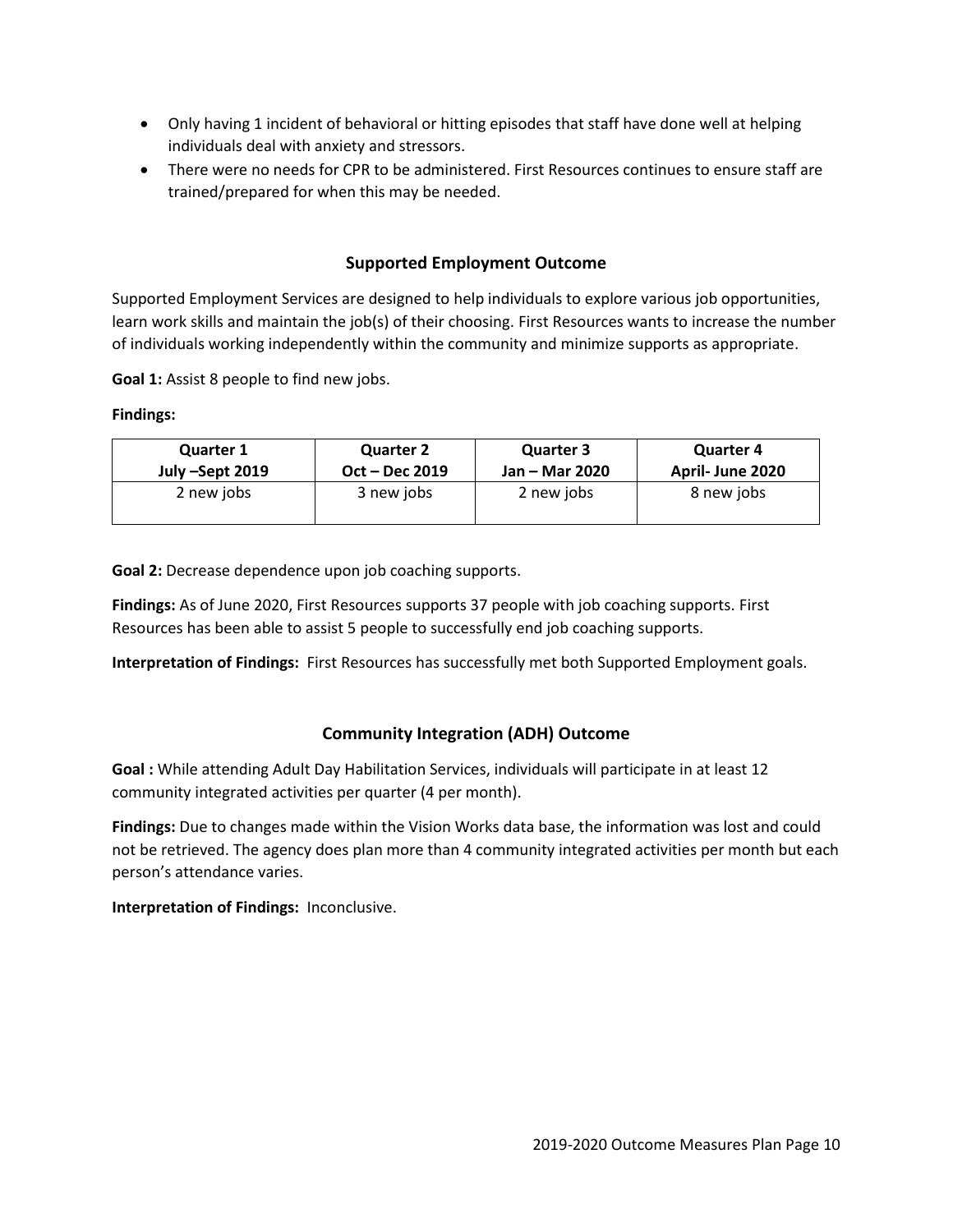

**Outcome Measures Report July 2019-June 2020**

2019-2020 Outcome Measures Plan Page 1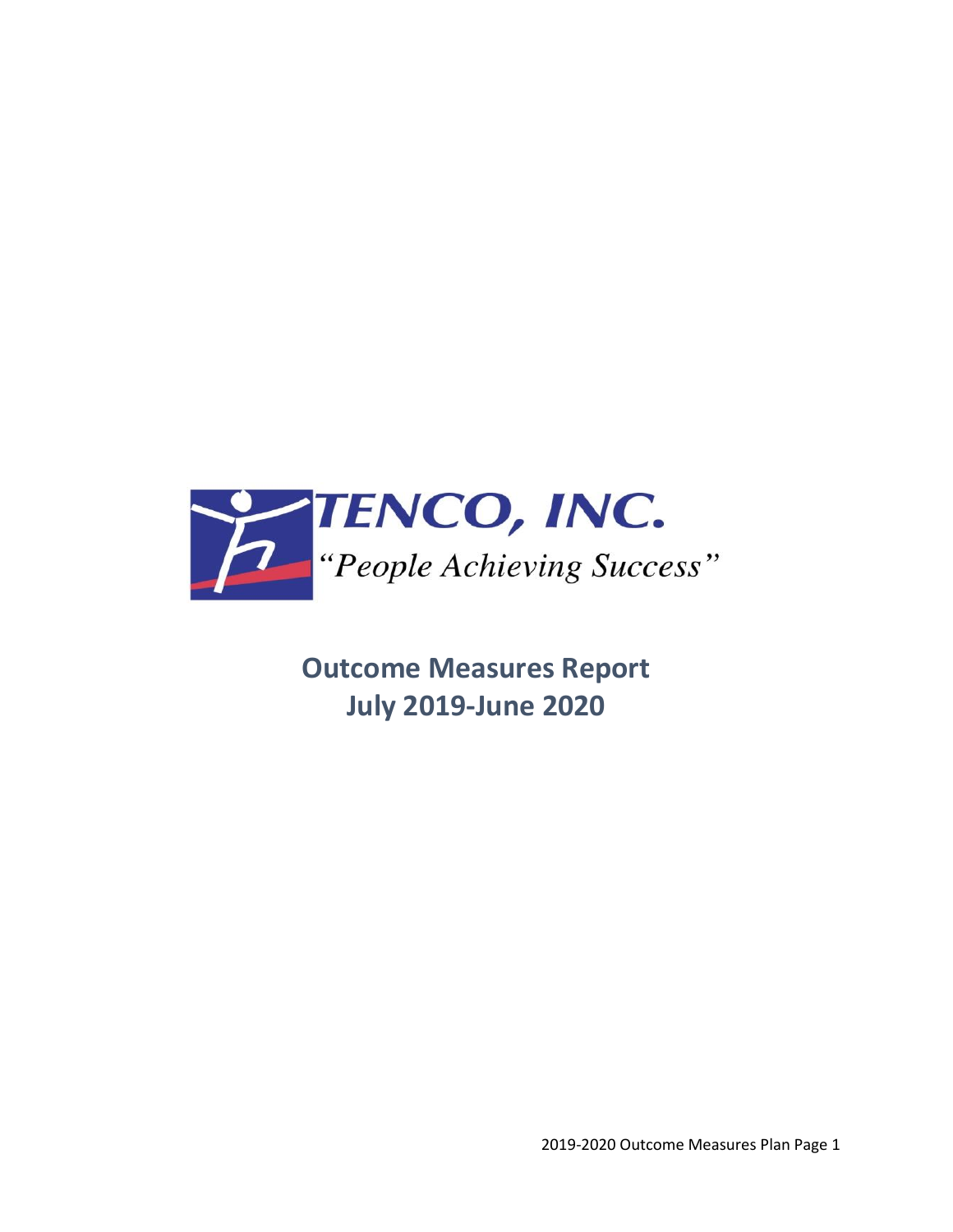# **Our Mission, Vision and Values**

**Our Mission:** To empower persons with disabilities to live, learn, and work independently in their community.

**Our Vision:** All people enjoy a high quality of life where they are as independent as possible and valued members of the community.

# **Our Core Values:**

- People Priority
- Individualized Success
- Integrity in All We Do
- Safety First
- Giving Voice
- Strategic Durability
- Promoting Understanding

# **Our Services**

Tenco services focus on people who have a brain injury, intellectual disability, or chronic mental health diagnosis. Services are well rounded to meet the person where they are in life and to help the person continue to learn new skills or maintain existing skills. Residential services can be provided in the person's/families' home, in a shared home with others, or in a residential care facility Day service supports are available to help the person increase social integration, develop or maintain work skills. Current service options include:

- Crisis Stabilization/Transition Home
- Hourly or Daily Supported Community Living
- Individual or Group Respite
- Daily Home Based Habilitation
- Adult Day Habilitation
- Job Development
- Job Coaching
- Small Group Employment

# **Outcome Measures**

Outcome Measures provide a means for First Resources Corp to assess the effect of the services provided and to assess the quality of supports against state standards and /or agency goals. Outcome Measures are often defined in terms of effectiveness, efficiency, satisfaction and service access of each service arena.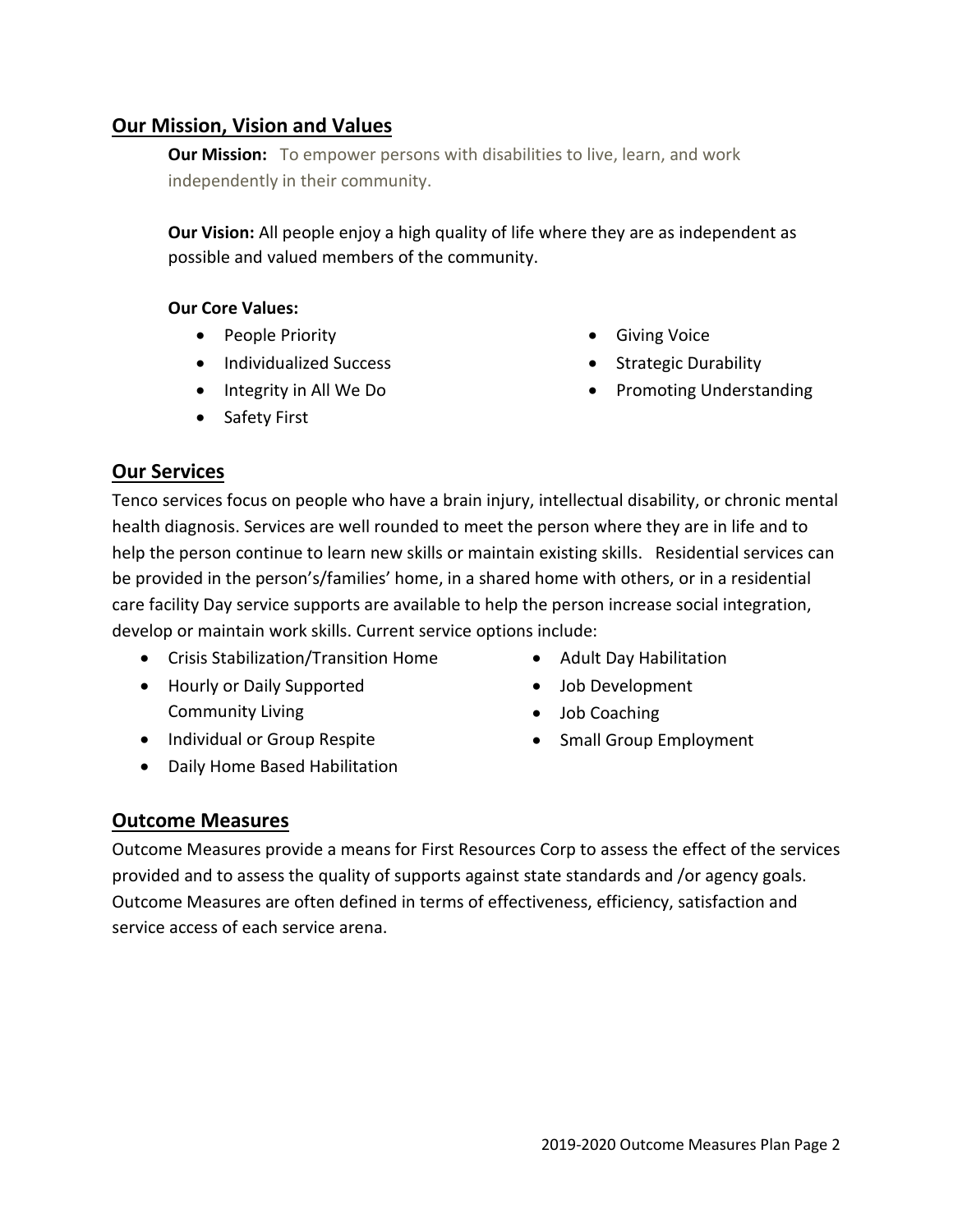# **Individual Case Record Review Outcome**

At Tenco, each individual has a file designed to share information relevant to the individual served and to meet regulatory compliance. Routine audits are completed to assess the percentage of accuracy with these requirements.

**Our goal:** Tenco Individual Files will meet regulatory compliance at least 95%.

### **Our Findings:**

| <b>Quarter 1</b> | <b>Quarter 2</b> | <b>Quarter 3</b> | <b>Quarter 4</b> |  |
|------------------|------------------|------------------|------------------|--|
| July –Sept 2019  | Oct – Dec 2019   | Jan – Mar 2020   | April-June 2020  |  |
| 93.55%           | 93.05%           | 93.67%           | 94.05%**         |  |

**Interpretation of Findings:** Tenco did not meet our goal in any of the quarters. For quarters 1 and 2, the reviews were completed by Area Directors/Program Coordinators completing peer audits. It was found that staff were not consistent in their interpretation and didn't honestly critique the records. Starting in Quarter 3, reviews were completed by only the Quality Assurances Coordinator or Compliance Coordinator as they didn't prepare files and could offer a neutral but consistent review. Data from Quarter 4 reflects only staffings from 4/1-5/8/2020. It appears as though the changes are working and Tenco is improving on our record compliance. Recommendation is to keep a goal of 95% compliance.

# **Satisfaction Outcomes**

Tenco wants to ensure our services are meeting the needs of the individuals we support as well as external stakeholders. Annually surveys are sent to: individuals served, guardians/family members, employees, employers/business partners, and external stakeholders (ie: case managers, care coordinators, funders, etc). Surveys are generally distributed each spring.

**Our goal:** Tenco would like to have 95% satisfaction.

**Our Findings:**

| <b>Client</b><br><b>Satisfaction</b> | Employee<br><b>Satisfaction</b> | <b>Family/Guardians</b><br><b>Satisfaction</b> | <b>External</b><br><b>Stakeholder</b><br><b>Satisfaction</b> | Employer/<br><b>Business Partner</b><br><b>Satisfaction</b> |
|--------------------------------------|---------------------------------|------------------------------------------------|--------------------------------------------------------------|-------------------------------------------------------------|
| Info not available                   | Info not available              | Info not available                             | Info not available                                           | Info not available                                          |

**Interpretation of Findings:** Tenco had a CARF accreditation review in November 2019. CARF made recommendations to change the survey questions and to focus specifically to assess satisfaction on the areas that had CARF accreditation. This meant changing from one survey that encompassed residential, day habilitation and employment supports to a survey that separated out this information. A committee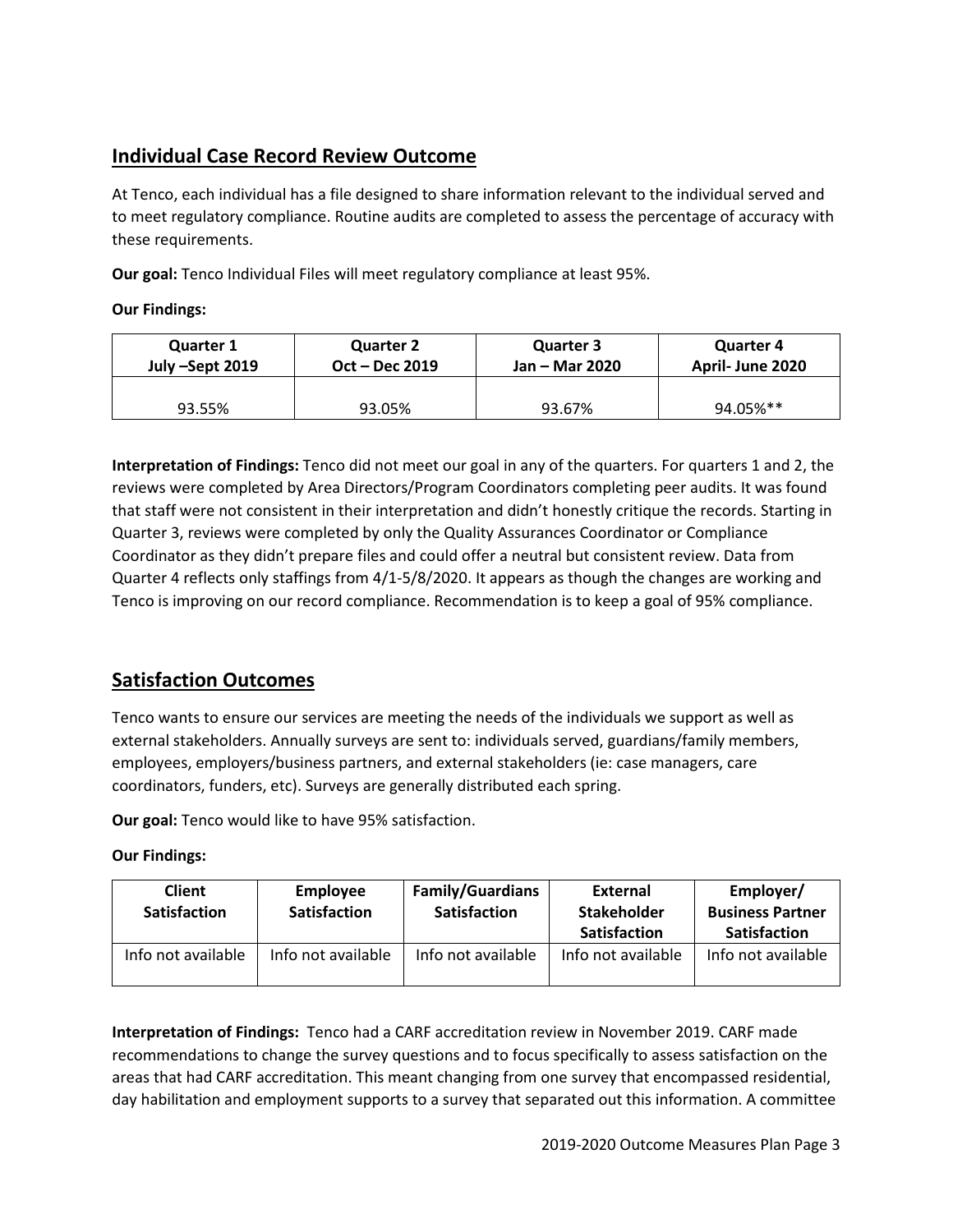was established to work on this. An announcement was made in April regarding Tenco merging with First Resources. Based on this announcement, Tenco chose not to distribute the surveys as satisfaction may be impacted by this announcement.

# **Community Integration Outcome**

Adult Day Habilitation (ADH) services are designed to increase the social network and experiences of individuals with disabilities. This is accomplished by helping individuals learn about and become active members within their communities.

**Our goal:** Tenco ADH programs will average at least 5 community based activities per individual per month.

|                        | <b>Quarter 1</b> | <b>Quarter 2</b> | <b>Quarter 3</b> | <b>Quarter 4</b> |  |
|------------------------|------------------|------------------|------------------|------------------|--|
|                        | July -Sept 2019  | Oct - Dec 2019   | Jan - Mar 2020   | April- June 2020 |  |
| <b>Centerville ADH</b> | 6.9              | 7.8              | 6.0              | ΝA               |  |
| <b>Fairfield ADH</b>   | 9.8              |                  | 4.3              | NА               |  |
| Ottumwa ADH            | 2.9              | 2.9              | 2.7              | NА               |  |
| <b>Overall ADH</b>     | 4.6              | 4.3              | 3.6              | ΝA               |  |

#### **Our Findings:**

**Interpretation of Findings:** The Fairfield and Centerville programs averaged more community based activities than the Ottumwa program. A Day Hab supervisor was hired in Ottumwa to help expand activity options and accountability. In Quarter 3, COVID pandemic struck Iowa. Activities were decreased and the state closed the program mid-March. Services resumed in late May but activities were not community based.

# **Supported Employment Outcome**

Supported Employment Services are designed to help individuals to explore various job opportunities, learn work skills and maintain the job(s) of their choosing. Through the use of job coaching individuals will have support to develop/maintain their work skills.

**Our goal:** Increase the # of people in job coaching by 4 for the year.

## **Our Findings:**

| <b>Quarter 2</b><br><b>Quarter 1</b><br>July -Oct 2019<br>Oct - Dec 2019 |                      | <b>Quarter 3</b><br><b>Jan 2020</b> | <b>Quarter 4</b><br><b>April 2020</b> |  |
|--------------------------------------------------------------------------|----------------------|-------------------------------------|---------------------------------------|--|
| Decrease of 3 people in                                                  | Decrease of 2 people | Increase of 3 people                | Decrease of 3 people in               |  |
| Job Coaching                                                             | in Job Coaching      | in Job Coaching                     | Job Coaching                          |  |

# **Interpretation of Findings:**